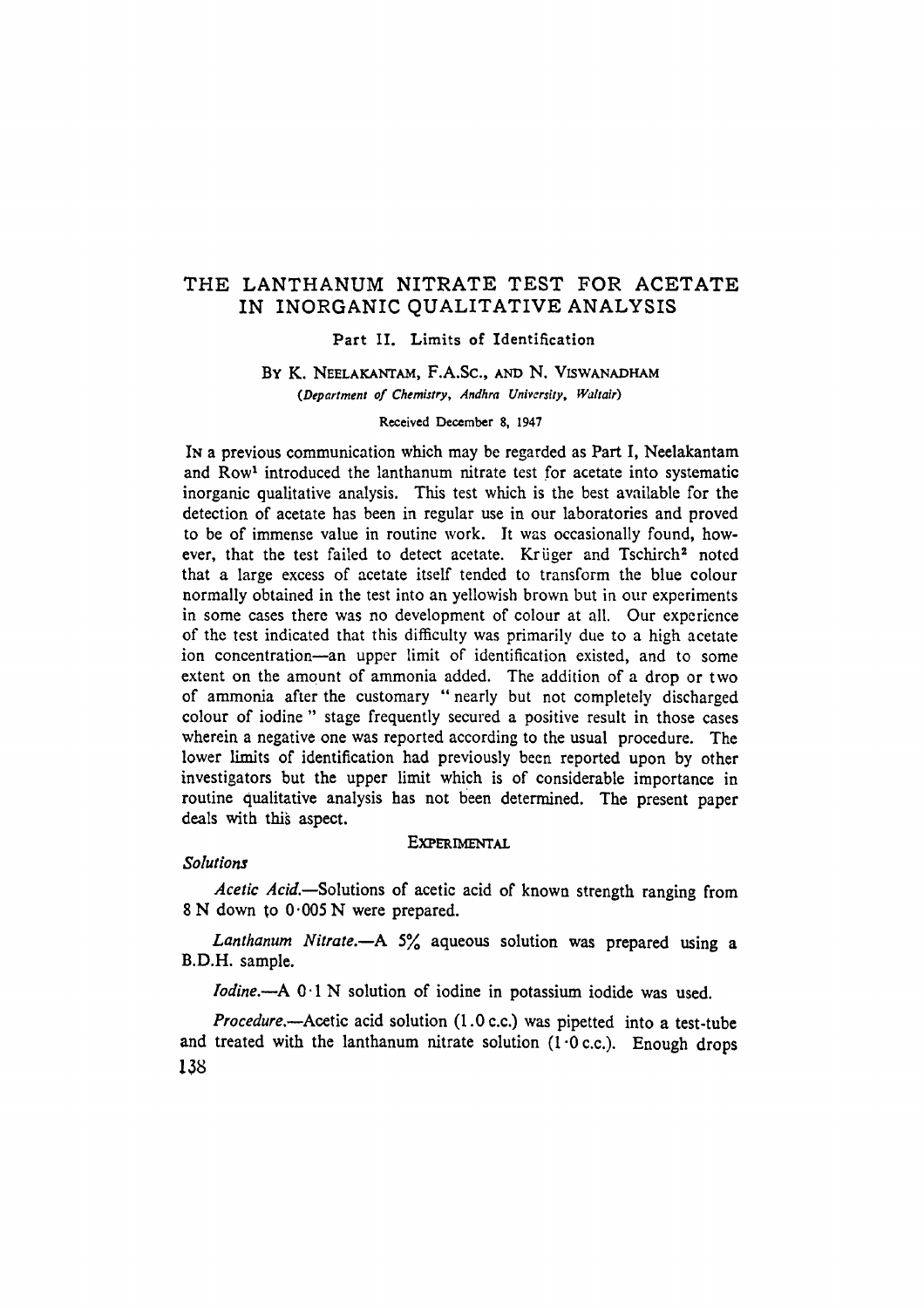# Lanthanum Nitrate Test for Acetate in Inorganic Analysis-II 139

**of iodine solution were added to impart a distinct yellow eolour to the**  solution and then dilute ammonia (2 N) was added dropwise until the yellow colour was nearly but not completely discharged. If no colour developed in the cold within a few minutes, the test-tube was placed in a boiling water**bath.** 

| Acetic acid<br>(mg, per c.c.) | Colour                                 | Remarks                                                                                                                                                                                               |
|-------------------------------|----------------------------------------|-------------------------------------------------------------------------------------------------------------------------------------------------------------------------------------------------------|
| 480                           | Nil                                    | None in the cold or on heating; none even on adding more<br>an monia.                                                                                                                                 |
| 240                           | Nil                                    | None in the cold or on heating but on adding more ammonia<br>a light purole tinge developed slowly in the cold but this<br>was intensified very slightly on heating                                   |
| 180                           | NĦ                                     | do.                                                                                                                                                                                                   |
| 120                           | Light purple $\rightarrow$<br>blue     | A light purple colour was immediately obtained; this turned<br>purple within a minute and blue in about five minutes in the<br>cold. Turbidity developed slowly in the cold and quickly in<br>the hot |
| $60 - 0$                      | Deep purple $\rightarrow$<br>dark blue | A deep purple colour was immediately obtained and it turned<br>dark blue rapilly in the cold. Turbidity developed slowly<br>in the cold and quickly in the hot                                        |
| $30 - 0$                      | do.                                    | do.                                                                                                                                                                                                   |
| 12.0                          | Dark blue                              | A pure dark blue colour was immediately obtained in the<br>coll. No turbidity in the cold.                                                                                                            |
| 6.0                           | Brownish pur-<br>ple-> deep blue       | At first a brownish purple which changed to pure deep blue<br>rapidly in the cold. No turbidity in the cold.                                                                                          |
| 3.0                           | Deep blue                              | Rapidly in the cold. No turbidity.                                                                                                                                                                    |
| 2.0                           | do.                                    |                                                                                                                                                                                                       |
| $1 - 5$                       | do.                                    | Colour developed rapidly in the cold but the solution became<br>turbid.                                                                                                                               |
| 1.2                           | do.                                    | do.                                                                                                                                                                                                   |
| $1 - 0$                       | Blue                                   | Developed slowly in the cold. Solution became turbid.                                                                                                                                                 |
| 0.87                          | Greenish blue                          | đ٥.                                                                                                                                                                                                   |
| $0 - 75$                      | Dirty $grY \rightarrow deg$<br>blue    | Gelatinous precipitate, light diity grey in colour in the cold:<br>on heating, deep blue                                                                                                              |
| 0.67                          | do.                                    | đ٥.                                                                                                                                                                                                   |
| 0.60                          | $Nil \rightarrow$ purple               | Colour developed slowly on heating.                                                                                                                                                                   |
| 0.55                          | do.                                    | d٥.                                                                                                                                                                                                   |
| $0 - 50$                      | do.                                    | do.                                                                                                                                                                                                   |
| 0.46                          | do.                                    | do.                                                                                                                                                                                                   |
| 0.43                          | do.                                    | do.                                                                                                                                                                                                   |
| $0 - 40$                      | do.                                    | do.                                                                                                                                                                                                   |
| 0.38                          | do.                                    | do.                                                                                                                                                                                                   |
| 0.35                          | do.                                    | do.                                                                                                                                                                                                   |
| 0-33                          | Purplish blue                          | do.                                                                                                                                                                                                   |
| $0 - 32$                      | Blaish                                 | do.                                                                                                                                                                                                   |
| 0.30                          | Light dirty blue                       | do.                                                                                                                                                                                                   |
| $0 - 24$                      | Bluish grey                            | do.                                                                                                                                                                                                   |
| $0 - 20$                      | Light Huish grey                       | do.                                                                                                                                                                                                   |
| 0.17                          | Nil                                    | Cream coloured precipitate but no trace of purple or blue in<br>the cold or on heating                                                                                                                |
|                               |                                        |                                                                                                                                                                                                       |

Upper limit of identification 120 mg. per c.c. Lower limit of identification  $0.2$  mg. per c.c.